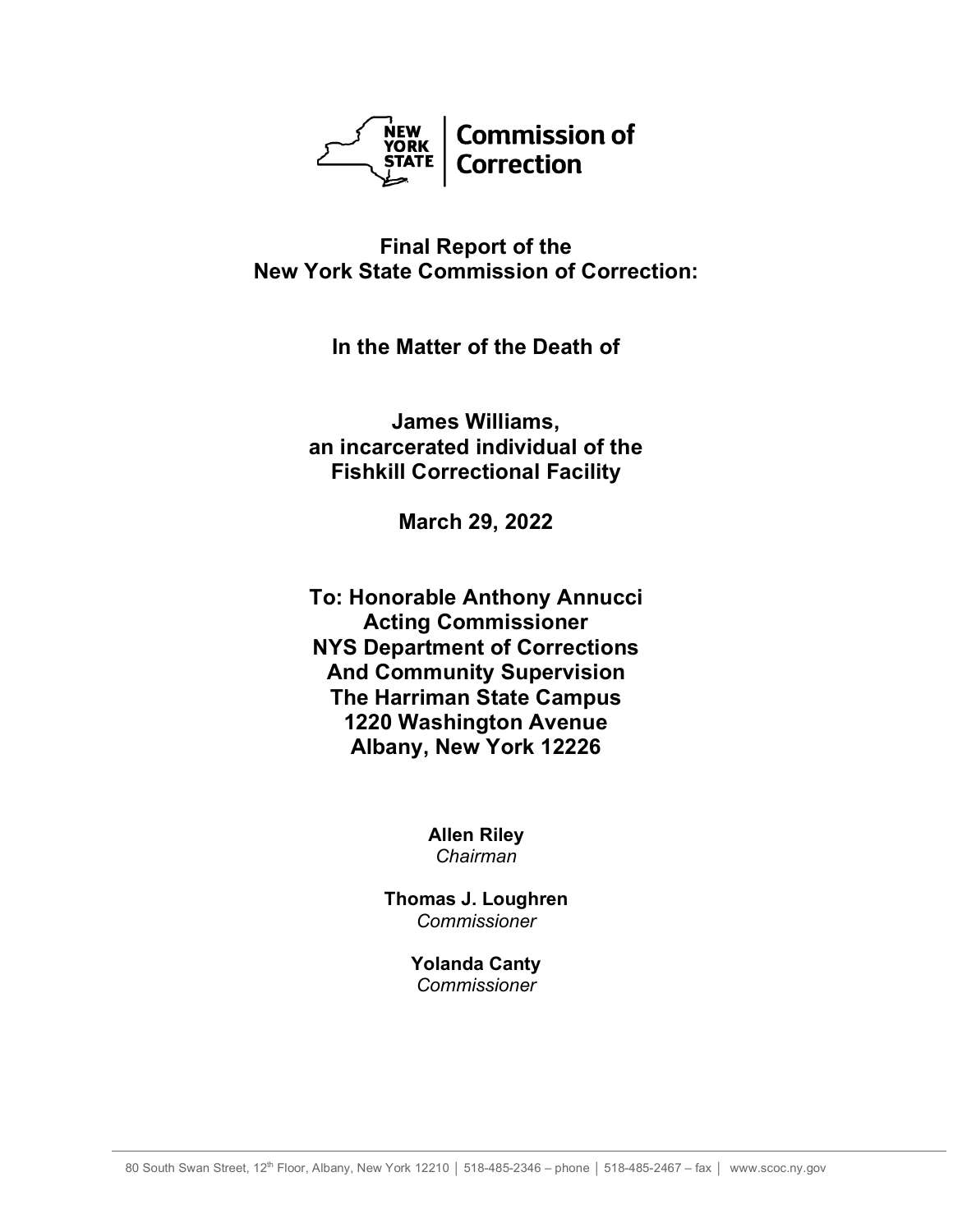## GREETINGS:

WHEREAS, the Medical Review Board has reported to the NYS Commission of Correction pursuant to Correction Law, section 47(1)(d), regarding the death of James Williams who died on April 9, 2020, while an incarcerated individual in the custody of the NYS Department of Corrections and Community Supervision at the Fishkill Correctional Facility, the Commission has determined that the following final report be issued.

## FINDINGS:

1. James Williams was a 69-year-old male who died on 4/9/20 as a result of Covid-19 infection in an individual with metastatic small cell carcinoma of the left lung while in the custody of the New York State Department of Corrections and Community Supervision (NYS DOCCS) at the Fishkill Correctional Facility (CF). Williams was housed in the Regional Medical Unit (RMU).



- 4. In May 2016, Williams was received at the Downstate Correctional Facility on a parole violation. Williams was then transferred to Adirondack CF. In June 2016, Williams was transferred to Gowanda CF. In July 2016, Williams was transferred to Groveland CF.
- 5. In July 2017, Williams was admitted to the Wende RMU. In December 2018, Williams transferred to the Fishkill RMU.

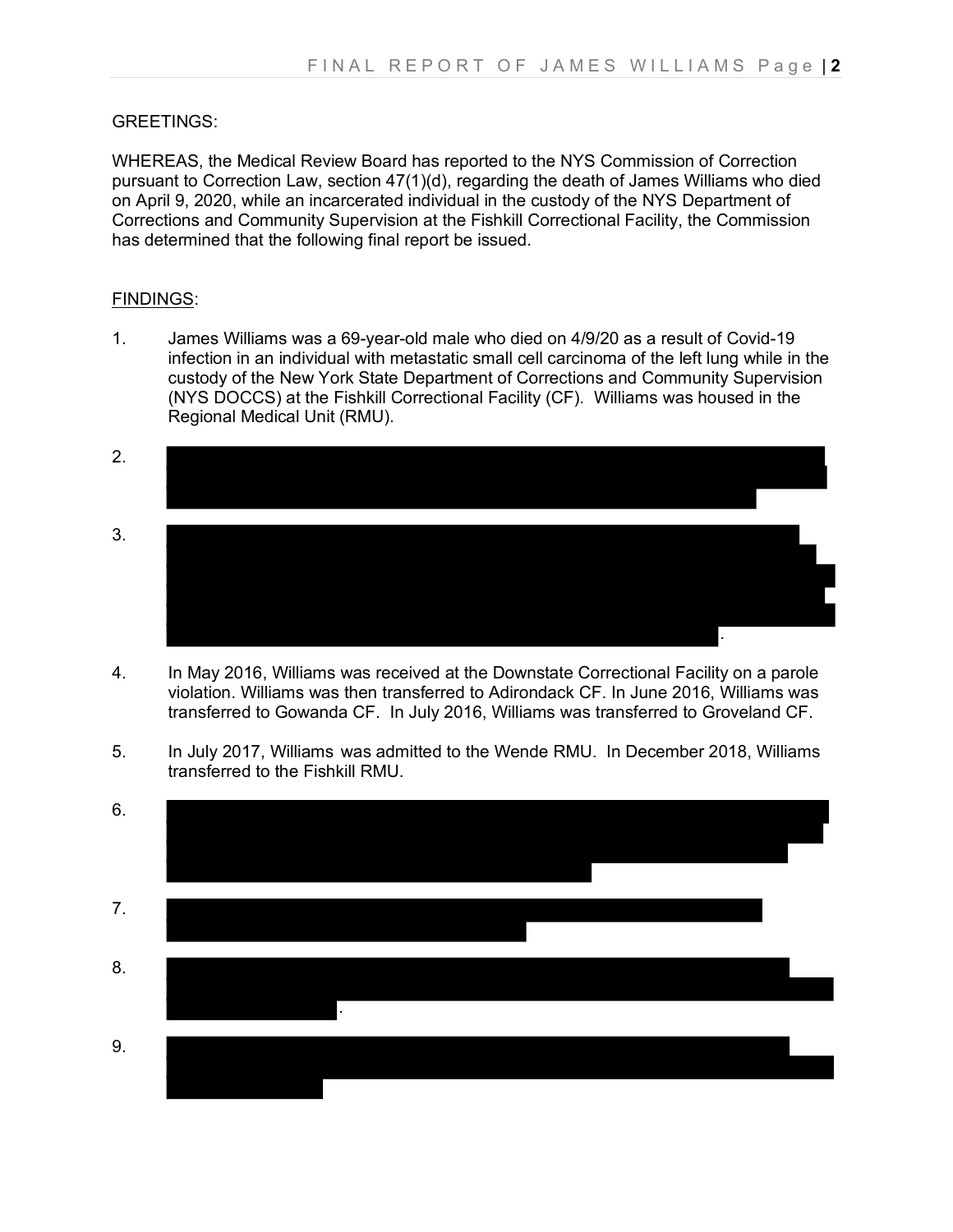